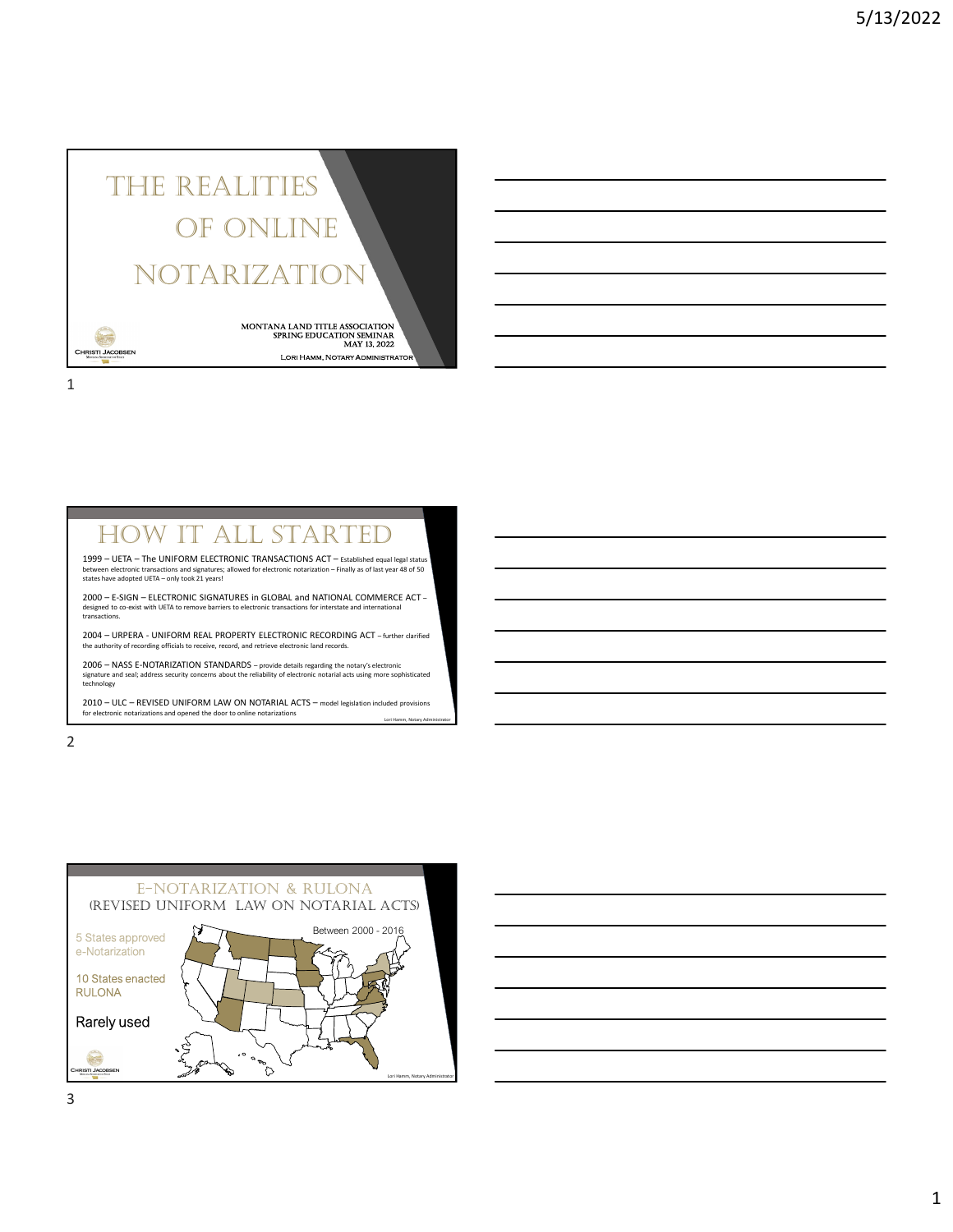







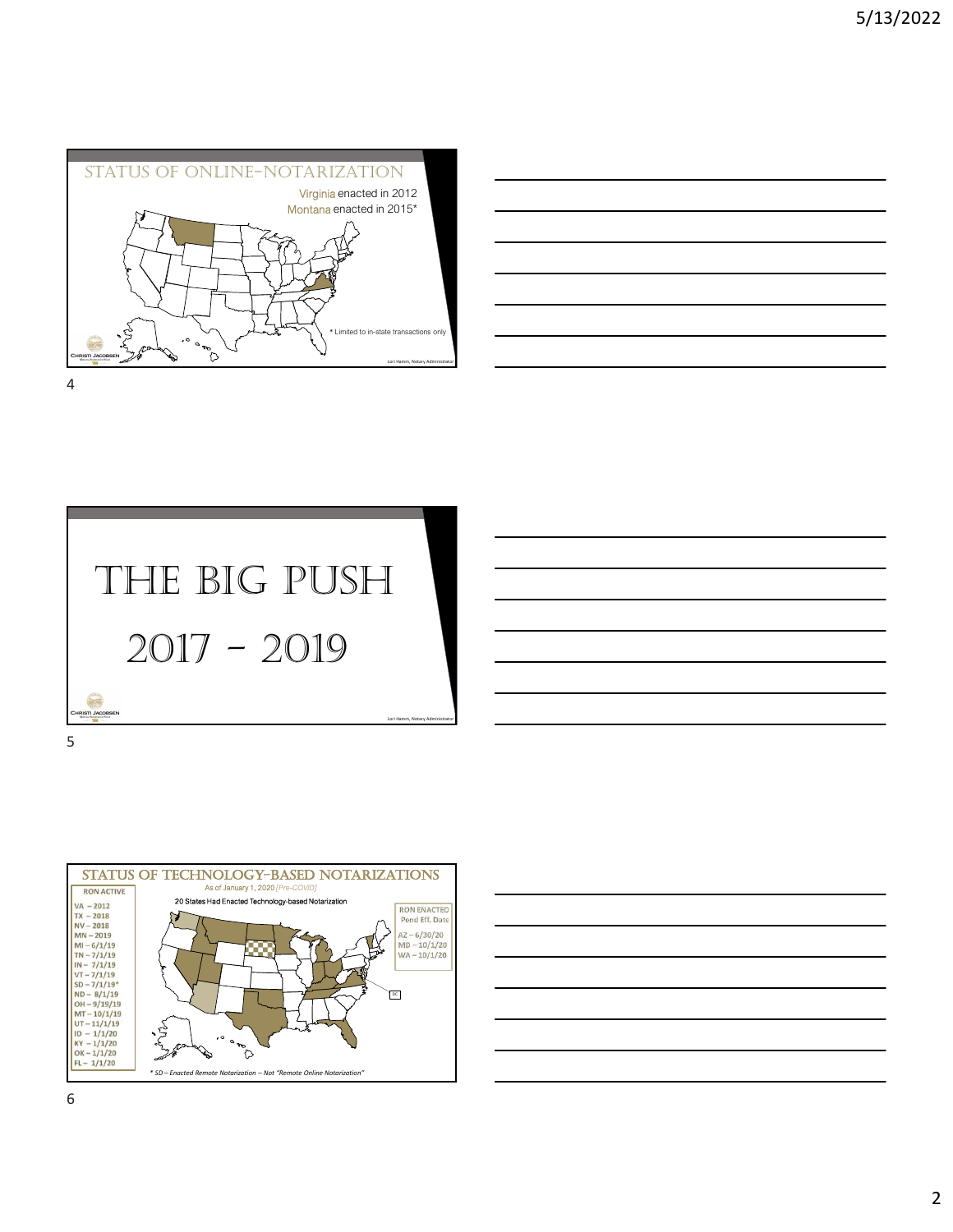







## NOTARIZATIONS<br>
Vhole New Vocabulary<br>
VTraditional Wet Ink Notarization<br>
VIE-Person Electronic Notarization<br>
VRemote Online Notarization<br>
VRemote Ink Notarization or Remote Notarization<br>
Lori Hamm, Notary Administrator<br>
Lor TODAY

#### A Whole New Vocabulary

- Traditional Wet Ink Notarization
- In-Person Electronic Notarization
- Remote Online Notarization
- Remote Ink Notarization or Remote Notarization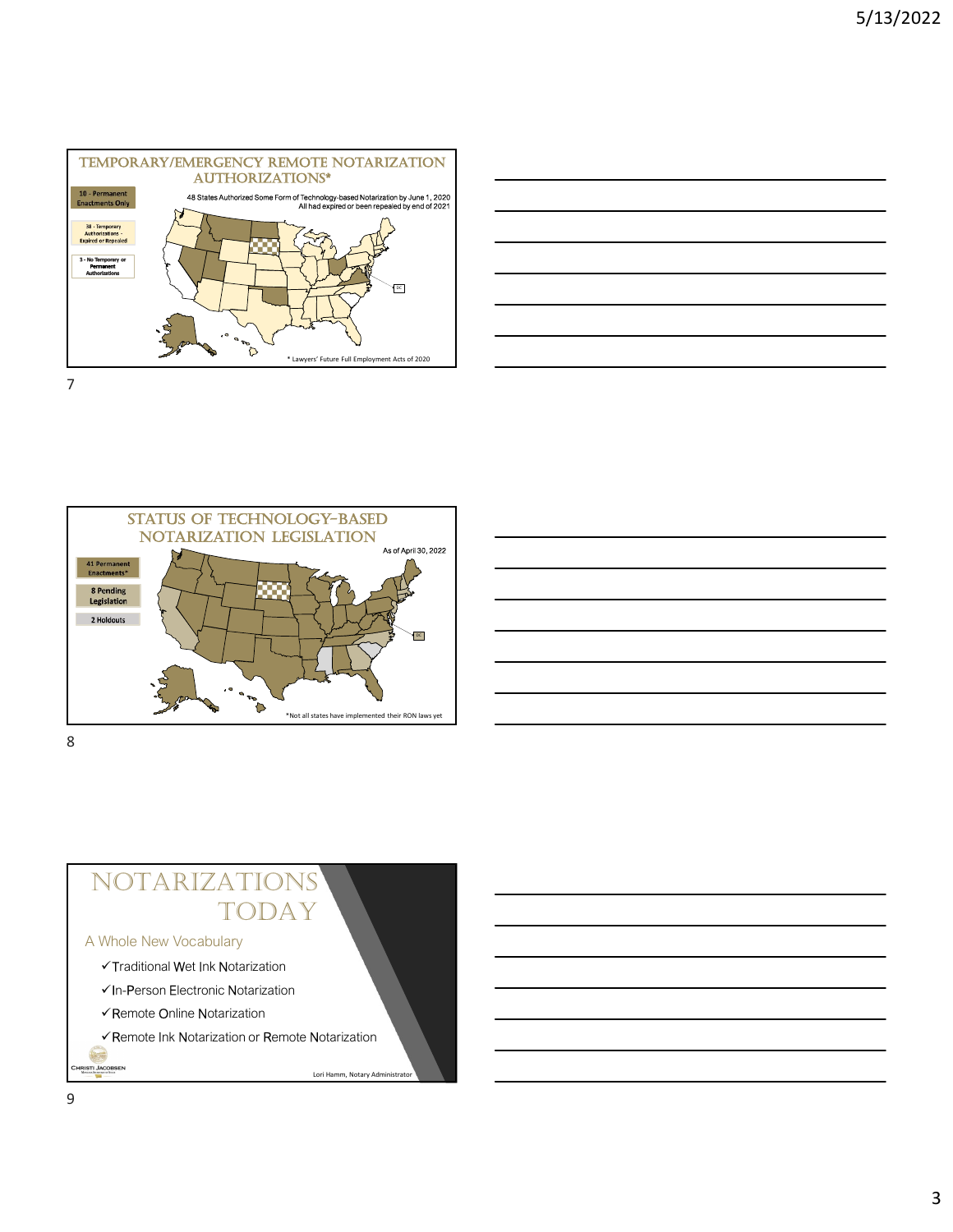

10



11

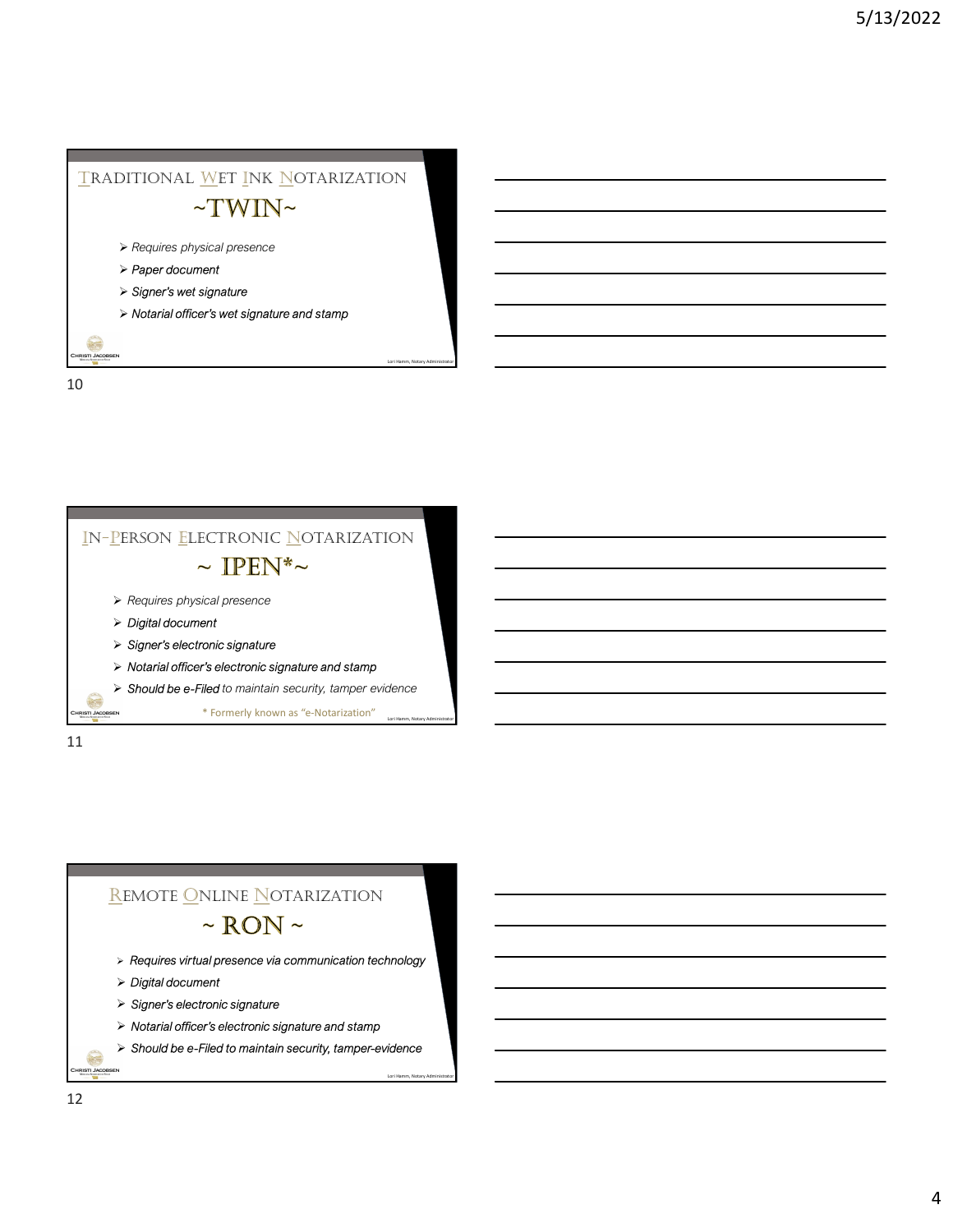# Signer's electronic or wet signature<br>  $\sim$  RIN  $\sim$  [Montana only]<br>  $>$  Requires virtual presence via communication technology<br>  $>$  Paper document<br>  $>$  Signer's electronic or wet signature<br>  $>$  Notarial officer's wet sign REMOTE OR REMOTE INK NOTARIZATION

- Lori Hamm, Notarial presence via communication technology<br>
⇒ Paper document<br>
⇒ Signer's electronic <u>or</u> wet signature<br>
⇒ Notarial officer's wet signature and stamp<br>
⇒ Only used for acknowledgments by Montana notaries<br>
→
- $\triangleright$  Paper document
- 
- $\triangleright$  Notarial officer's wet signature and stamp
- $\triangleright$  Only used for acknowledgments by Montana notaries

13

f. **RISTI JACC** 

#### IS IT A RON, RIN, OR IPEN DOCUMENT?

- $\checkmark$  A statement that the document was electronically signed/notarized
- $\checkmark$  Electronic signatures
- $\checkmark$  A statement that the notarial act involved the use of communication technology First Clue - It's Going to Look Weird

Lori Hamm, Notary Administrator

Lori Hamm, Notary Administrator

 $\checkmark$  Some kind of security barcode or QR code

14

6 **RISTI JACO** 

#### IS THE ONLINE NOTARIZATION VALID?

- $\checkmark$  Verify status of notary with SOS office (usually online)
- $\checkmark$  Stamp should look like regular stamp for most states
- $\checkmark$  Notarial certificate should indicate use of RON/RIN technology
- $\checkmark$  Electronic signature may be font or digital image of handwritten signature
- $\checkmark$  Venue should be consistent with notary's commission

**RISTI JACC**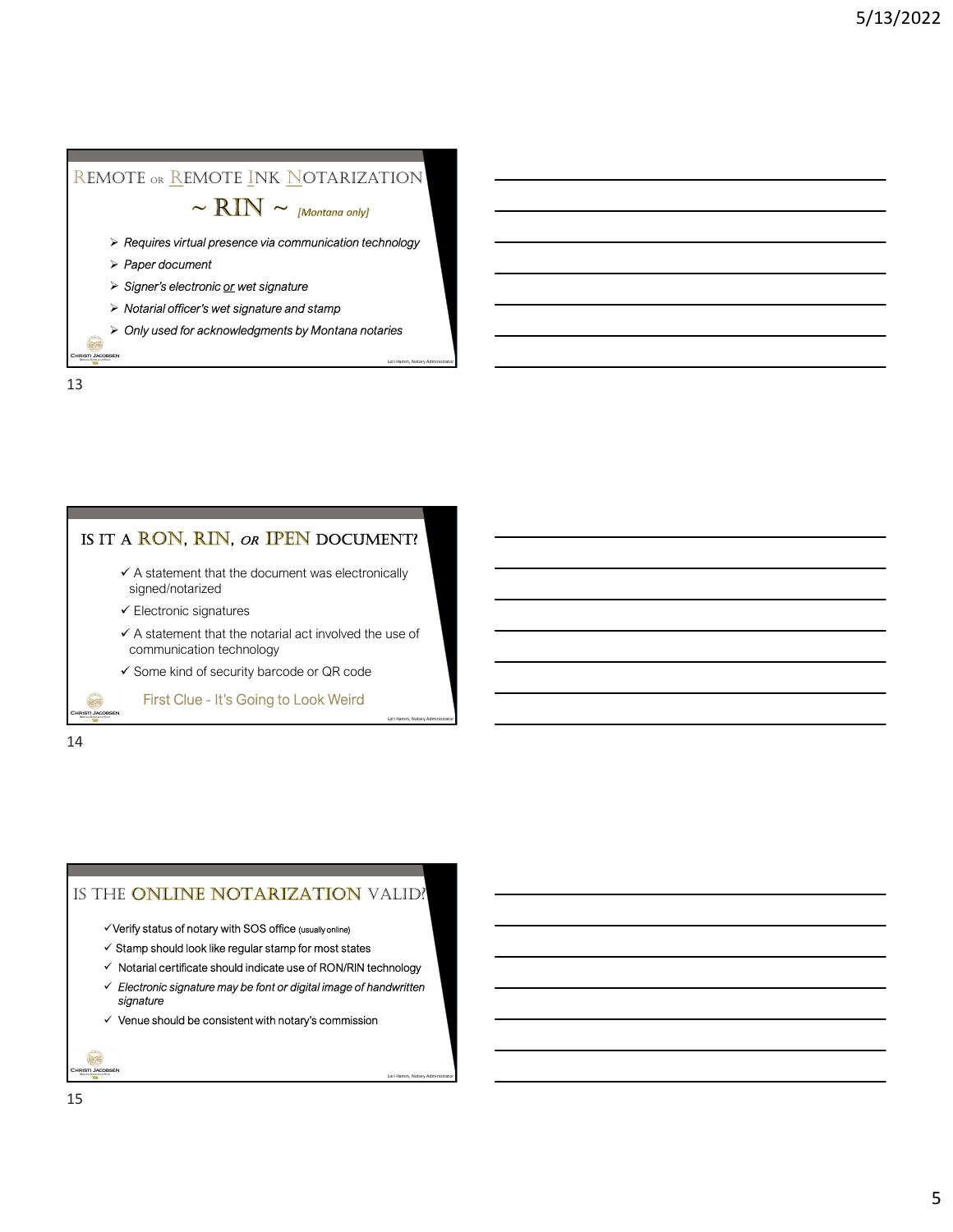In Montana an ORIGINAL RECORD is defined as:

" "

RECORDING A RON DOCUMENT<br>
In Montana an ORIGINAL RECORD is defined as:<br>
<br>
There is no definition at this time – so whatever the holder<br>
oresents as an original *may be accepted* as such.  $\begin{tabular}{l|c|c|c|} \hline \multicolumn{1}{c}{\textbf{RECORDING A RON DOCUMENT}} \\ \hline \multicolumn{1}{c}{\textbf{Montana an ORIGNAL RECORD is defined as:}} \\ \multicolumn{1}{c}{\textbf{Montana}} \\ \hline \multicolumn{1}{c}{\textbf{There is no definition at this time - so whatever the holder} \\ \hline \multicolumn{1}{c}{\textbf{There is an original may be accepted as such.}} \\ \hline \multicolumn{1}{c}{\textbf{There is an original may be accepted as such.}} \\ \hline \multicolumn{1}{c}{\textbf{There is an original may be accepted as such.}} \\ \hline \multicolumn{1}{c}{\$ RECORDING A RON DOCUMENT<br>
In Montana an ORIGINAL RECORD is defined as:<br>
<br>
There is no definition at this time – so whatever the holder<br>
presents as an original **may** be accepted as such.

16



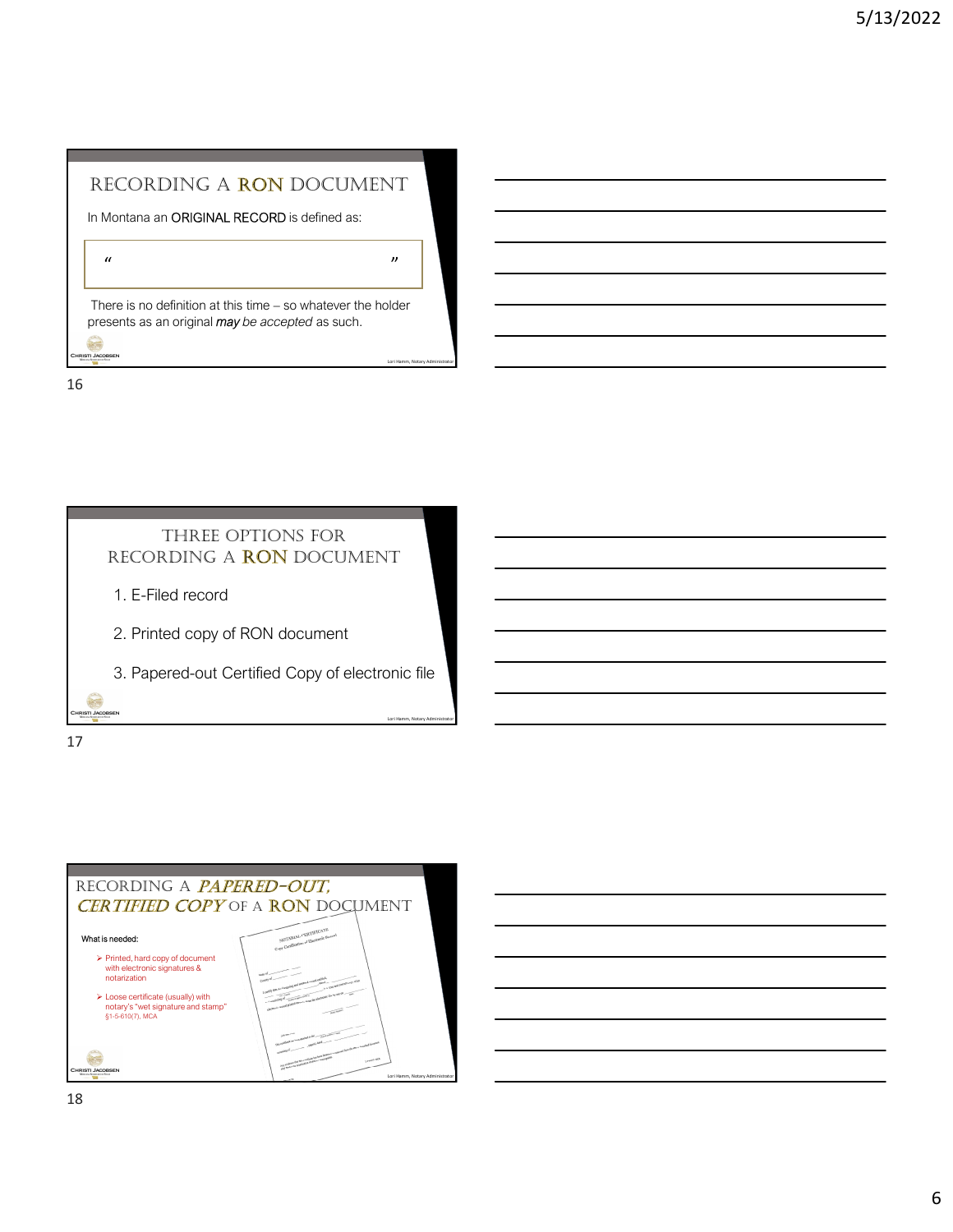### CHALLENGES<br>
IG FORWARD<br>
PLEMENTATION<br>
UCATION<br>
LORITION<br>
LORITION going foRWaRd DING FORWARD<br>
EDUCATION<br>
EDUCATION<br>
EDUCATION<br>
California bill – controversial issue: "Jurisdiction"<br>
California bill – controversial issue: "Jurisdiction"<br>
- California bill – controversial issue: "Jurisdiction"<br>
- Cali  $\triangleright$  IMPLEMENTATION > STANDARDIZATION ▶ EDUCATION **> LITIGATION** -

19

#### **IMPLEMENTAT**

#### Legislative Pipeline

- 10 states have yet to adopt Online Notarization laws<br>California bill controversial issue: "Jurisdiction"
- 

#### Industry Acceptance

- Real Property  $\sim$  leading the way
- **Legal Profession ~ strong interest for Estate & Probate**

Lori Hamm, Notary Administrator

- **Financial Sectors ~ reluctance is diminishing Arizon Contract Contract Contract Contract Contract Contract Contract Contract Contract Contract Contract Contract Contract Contract Contract Contract Contract Contract Contra**
- Medical ~ growing acceptance
- Government ~ expect the fastest growth

20

**RISTI JA** 

# **STANDARDIZATIO** MMPLEMENTATION<br>
10 states have yet to adopt Online Notarization laws<br>
California bill – controversial issue: "Jurisdiction"<br>
Legal Property – leading the way<br>
Legal Property – leading the way<br>
Finandal Sectors – returning Usity Acception – strong interest for Estate & Probate<br>
Legal Property – isolation – strong interest for Estate & Probate<br>
Medical – growing acceptance<br>
Medical – growing acceptance<br>
Moreonment – expect the fastest growth<br>

#### Platform Certification

- 
- 

#### Identification Methodologies

- Limitations to KBA<br>• Reliability of creder
- 
- Reliability of credential analysis<br>• Multi-factor authentication too much / not enough

#### SECURE Act  $\bigcirc$

**Establishes a baseline in federal law, similar to UETA Administrator** 

**RISTI JAC**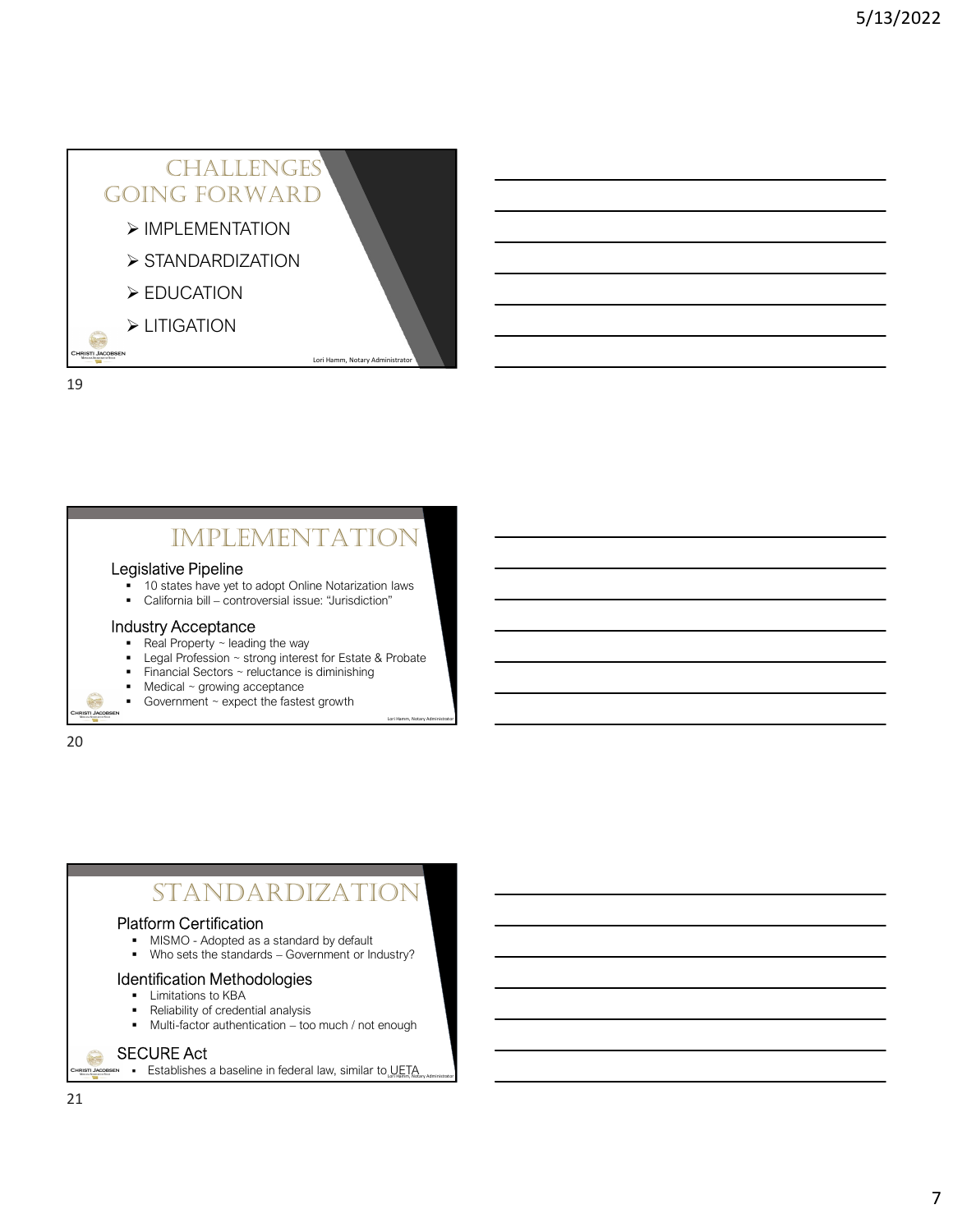#### **EDUCATION**

Lori Hamm, Notary Administrator

Lori Hamm, Notary Administrator

#### Needed for…

- **Notaries**
- Document drafters
- Platform providers

22

■ Public at large

#### **Terminology**

- $\blacksquare$  Too many acronyms that confuse and obscure
- Inconsistency in laws

6 **RISTI JACOE** 

**LITIGATION** The RIN Problem - When does the notarial act take place? **Judicial Rulings - How will prosecution, defense and** judiciary decide? **Interstate recognition of temporary orders IFICH INTEGLARY IS NOT A LITE OF INCORDING A LITE OF THE UPPER ITE ITE ITE ITE ITE ITE ITE ITE ITE ITE ITE ITE ITE ITE ITE ITE ITE ITE ITE ITE ITE ITE ITE ITE ITE ITE** Notarizations performed in violation of statutes during pandemic **Comment** King County Lawsuit **IRISTI JA** Lori Hamm, Notary Administrator

23

#### final ThoughT

#### "CHANGE is always welcome…

as long as nothing is altered or different"

**RISTI JAC**